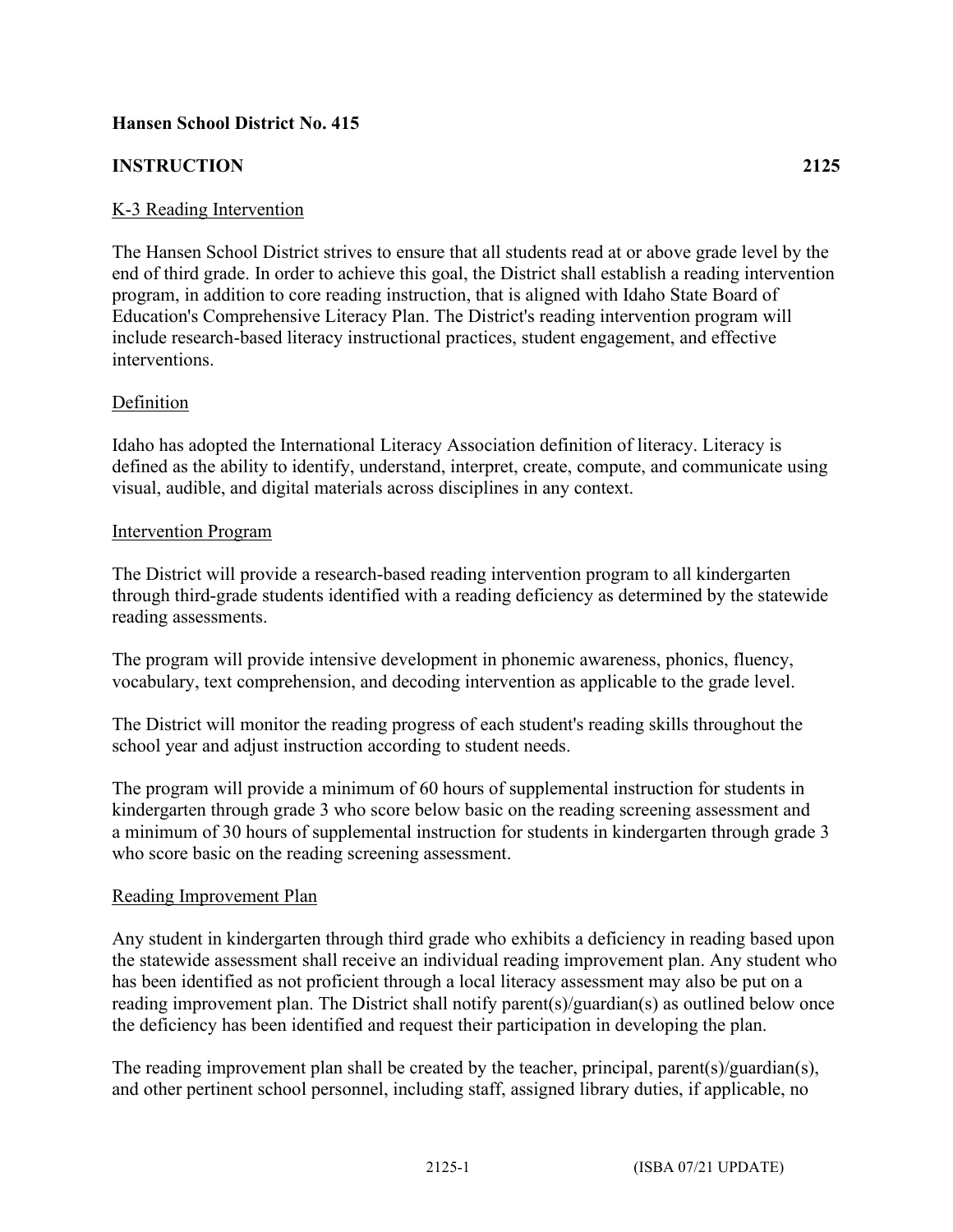later than 30 days after the identification of the reading deficiency. The plan will describe the reading intervention services the student will receive to remedy the reading deficit.

If, after a good faith effort, the District is unable to engage the parent(s)/guardian(s) in the development of the student's reading improvement plan within 15 days of notification, school personnel may move forward with the creation of the student's reading improvement plan without parental participation.

Students who are on a reading improvement plan and have been identified through the statewide assessment to be at grade level may be transitioned off of the reading improvement plan. The District shall notify the parent(s)/guardian(s) in advance of transitioning students off of their reading improvement plan.

## Parental Notification

The parent(s)/guardian(s) of any student in kindergarten through third grade who exhibits a deficiency in reading at any time during the school year shall be notified in writing of the student's reading deficiency.

The Board hereby directs the Superintendent or designee to assist schools with providing written notification to the parent(s)/guardian(s) of any student who has not met grade-level proficiency.

The initial notification must include the following:

- 1. A statement that his or her student has been identified as having a deficiency in reading and a reading improvement plan will be established by the teacher, principal, other applicable school personnel, and the parent $(s)/$ guardian $(s)$ ;
- 2. A description of the current services that are provided to the student; and
- 3. A description of the available reading intervention and supplemental instructional services and supports that could be provided to the student that are designed to address the identified areas of reading deficiency.

Following the development of the plan, the parent(s)/guardian(s) will be provided with:

- 1. A description of the reading intervention and supplemental instructional services and support that will be provided to the student that are designed to address the identified areas of reading deficiency; and
- 2. Strategies for parent(s)/guardian(s) to use at home in helping their student to succeed in reading.

At the conclusion of each school year, or earlier if it has been determined that the student is proficient and is no longer in need of intervention, the parent(s)/guardian(s) will be updated on the student's progress, including any recommendation for placement.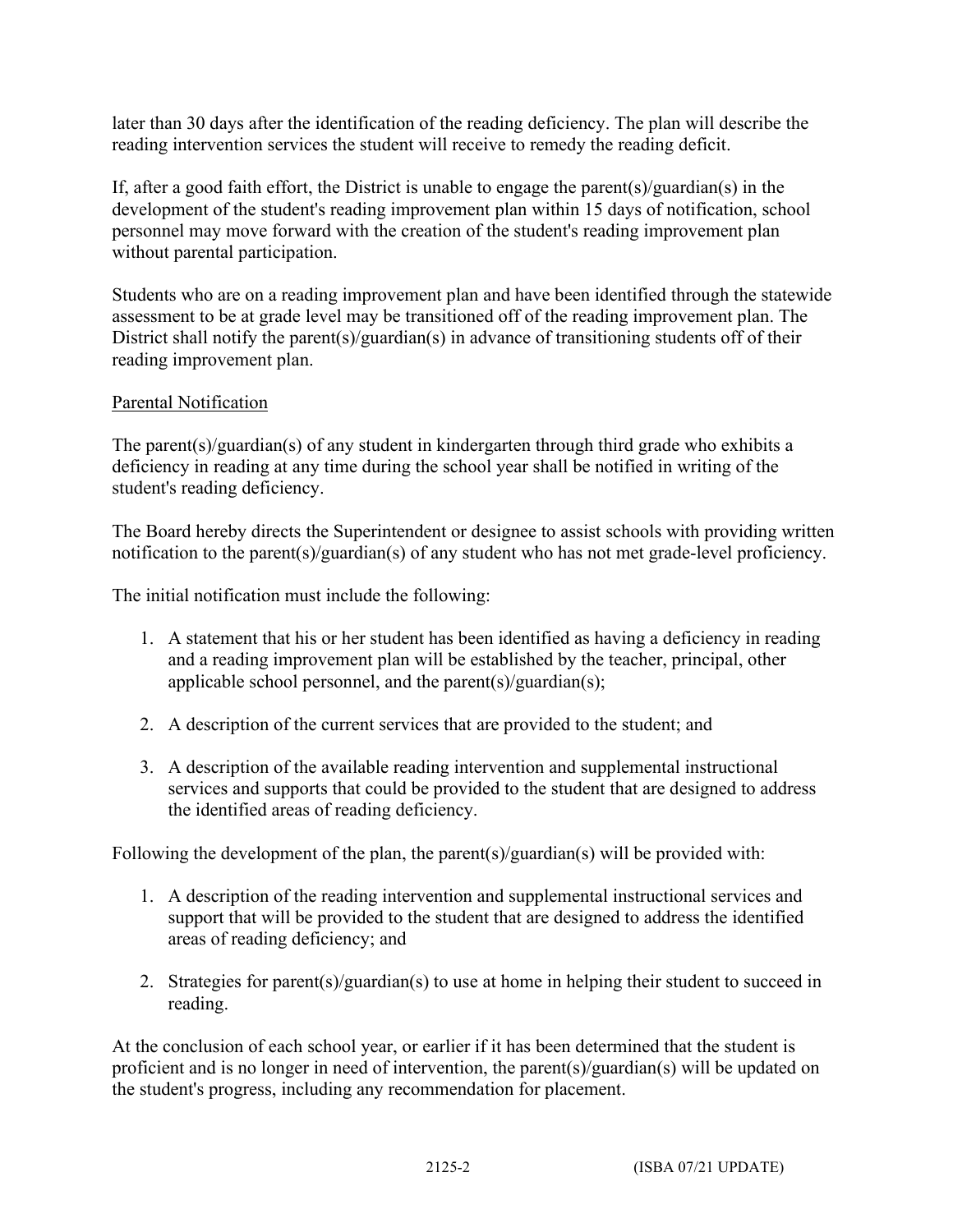### Student Records

The assessment scores and interventions recommended and implemented shall be maintained in the permanent record of each student.

### Literacy Training for School Board Members

All Trustees elected or appointed after July 1, 2021 shall participate in at least one board member orientation focused on:

- 1. State and District-level resources available for literacy intervention and improvements; and
- 2. School, District, and State level data available to track progress on student literacy proficiency and growth toward proficiency; and
- 3. How to set measurable goals for improving student proficiency.

By June 30, 2023, or following this date if directed by the State Board of Education, every Trustee shall participate in at least one board member orientation or the literacy intervention orientation and training provided by the State Board of Education.

### Reporting

Annually by October 1, the District shall report to the Idaho State Department of Education in their annual continuous improvement plan the following information on the prior school year: :

- 1. By grade, the number and percentage of all students in grades kindergarten through third performing at the basic or below basic level on local and statewide assessments in reading; and
- 2. By grade, the number and percentage of all students in grades kindergarten through third performing at the proficient or higher level on local and statewide assessments in reading.

| <b>Cross References:</b> | 1315<br>1650                                                                                                                                                                                           | District Planning<br>New Board Member Training                                                                                                        |
|--------------------------|--------------------------------------------------------------------------------------------------------------------------------------------------------------------------------------------------------|-------------------------------------------------------------------------------------------------------------------------------------------------------|
| Legal References:        | I.C. $\S$ 33-1805<br>I.C. $§$ 33-1806<br>I.C. § 33-1807<br>I.C. $§$ 33-1809                                                                                                                            | Reading Instruction and Intervention<br>Reading and Literacy Assessment<br>Literacy Intervention Program<br>Accountability and Continuous Improvement |
| <b>Other References:</b> | Idaho State Board of Education, Idaho Comprehensive Literacy Plan,<br>December 2015 (available at:<br>https://boardofed.idaho.gov/resources/comprehensive-literacy-plan/) (last<br>visited 10/16/2019) |                                                                                                                                                       |